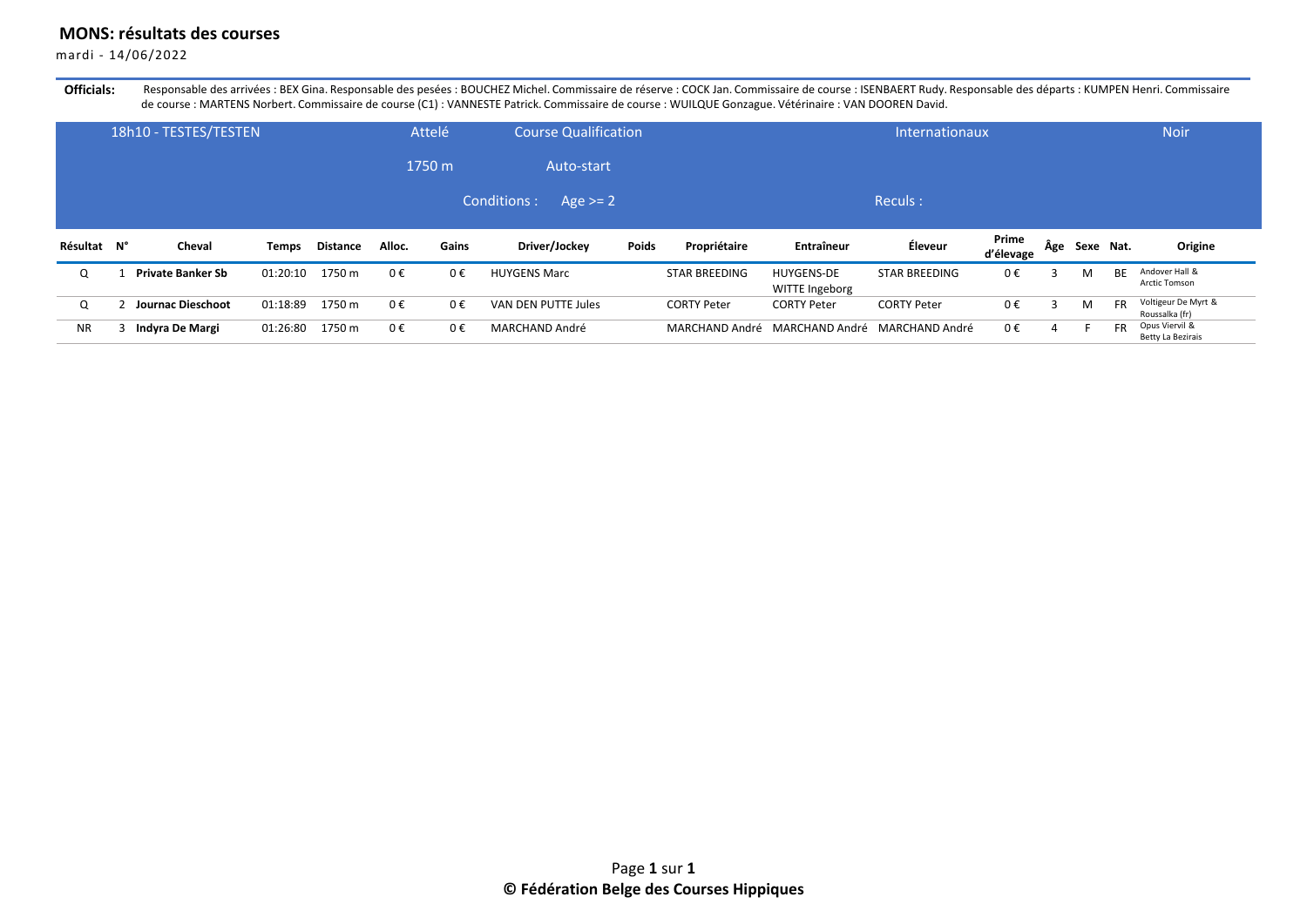| $N^{\circ}1$   |   | 18h40 - BRIZY.EU (amateurs) - ONLINE                                                                       |          |                 |         | Attelé<br>2300 m | Course<br>Auto-start             |       |                                                                                                |                       | Internationaux                       |                    |   |               |           | Bleu-foncé                                   |
|----------------|---|------------------------------------------------------------------------------------------------------------|----------|-----------------|---------|------------------|----------------------------------|-------|------------------------------------------------------------------------------------------------|-----------------------|--------------------------------------|--------------------|---|---------------|-----------|----------------------------------------------|
| 70€            |   | Allocation (3500€): 1680€ / 840€ / 350€ / 280€ / 175€ / 105€ /<br>Élevage (700€): 350€ / 175€ / 105€ / 70€ |          |                 |         |                  | Conditions :                     |       | Gains $\Rightarrow$ 55000€, age >= 3, driver :<br>amateur/amatrice - amateur/amatrice étranger |                       | Reculs:                              |                    |   |               |           |                                              |
| Résultat N°    |   | Cheval                                                                                                     | Temps    | <b>Distance</b> | Alloc.  | Gains            | Driver/Jockey                    | Poids | Propriétaire                                                                                   | Entraîneur            | Éleveur                              | Prime<br>d'élevage |   | Âge Sexe Nat. |           | Origine                                      |
|                |   | <b>Nice Present</b>                                                                                        | 01:15:03 | 2300 m          | 1 680 € | 52 196 €         | <b>HOSTE Sven</b>                |       | <b>GRISEZ Freddy</b>                                                                           | <b>TAMSIN PAVEL</b>   | <b>GRISEZ Freddy</b>                 | 350€               | 5 | Н             | BE        | Bird Parker &<br>Cooky Of Moments            |
| $\overline{2}$ |   | 6 Joepie Slipper                                                                                           | 01:15:25 | 2300 m          | 840€    | 38 232 €         | <b>RUIZ RODRIGUEZ</b><br>Gonzalo |       | MATIC V O F                                                                                    | LOIX Gunther          | <b>FELIX CLEEREN</b><br>(ERFGENAMEN) | 175€               | 9 | Н             | <b>BE</b> | Look De Star &<br><b>Goldengirl Diamant</b>  |
| 3              | 4 | Kitana November                                                                                            | 01:15:50 | 2300 m          | 350€    | 16 401 €         | <b>ENGELEN Tom</b>               |       | <b>ENGELEN Tom</b>                                                                             | <b>ENGELEN Tom</b>    | DIELS Johan                          | 105€               | 8 |               | <b>BE</b> | Russel November &<br><b>Umanie Zwartland</b> |
| 4              |   | Avion D'aghi                                                                                               | 01:15:63 | 2300 m          | 280€    | 38 4 26 €        | <b>MOUHEB Hassad</b>             |       | <b>ECURIE HM</b><br><b>STABLES</b>                                                             | <b>GIBON Mélanie</b>  |                                      | 0€                 | 6 | М             |           | Maharajah &<br>Gelinotte Om                  |
| .5             |   | <b>Gattina D'ave</b>                                                                                       | 01:16:26 | 2300 m          | 175€    | 35 365 €         | <b>MOUHEB FARES</b>              |       | <b>BRZOVAN Djordje</b>                                                                         | <b>GIBON Mélanie</b>  |                                      | 0€                 | 6 |               | <b>FR</b> | Royal Dream &<br><b>True Decision</b>        |
| 6              |   | 9 Myse D'erpion                                                                                            | 01:16:37 | 2300 m          | 105€    | 51 709€          | DELBOUVE Laetitia                |       | <b>DESMET</b> vannick                                                                          | <b>DESMET</b> vannick | <b>ERNOTTE Jean</b>                  | 70€                | 6 |               | <b>BE</b> | Harpers Joker &<br>Uwyne D'erpion            |
| D              | κ | Glacier                                                                                                    |          | 2300 m          | $0 \in$ | 24 365 €         | <b>DEMOULIN Beatrice</b>         |       | VAN GAMPELAERE<br>Jean                                                                         | <b>LAUREYS Guido</b>  |                                      | 0€                 | 6 | Н             | <b>SF</b> | Iceland (suède) &<br>Spumoni                 |

D 5 **Hopportun** 2300 m 0 € 50 610 € DE MUNSTER Philippe BIASINO sonja LAUREYS Guido 0 € 5 H FR Ganymede &

Nicole

**DEBUSSCHERE** Nicole

Biguglia<br>Niky &

Rime Majyc

0 € 10 H FR Niky &

MOUHEB FARES [MO10890] *: Déclaration tardive d'entraînement – 0 points, 25 €* GIBON Mélanie [GI00025] *: Porter d'autres couleurs – 0 points, 25 €*

D 8 **C'est Majyc** 2300 m 0 € 51 194 € DE SOETE Marc DEBUSSCHERE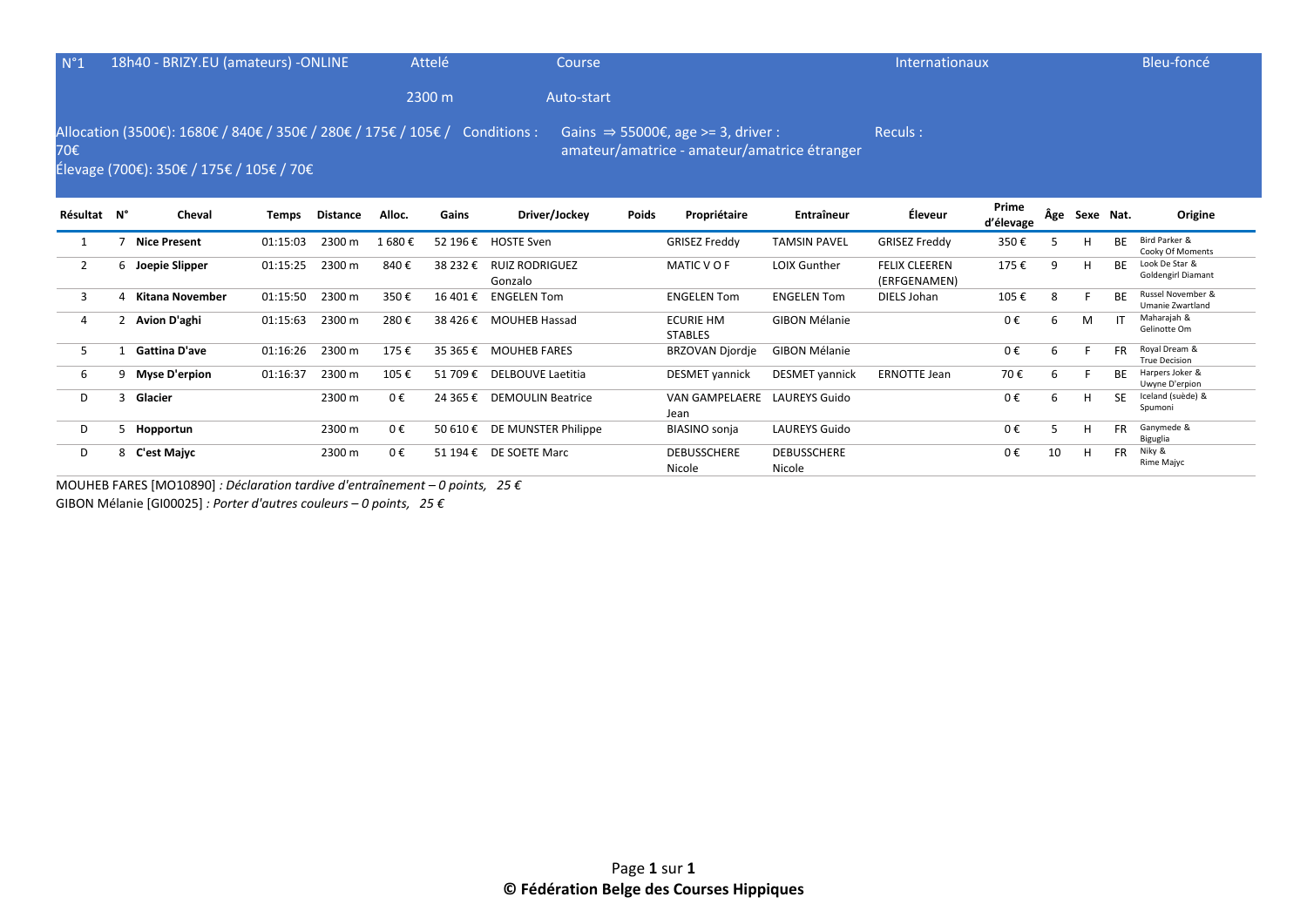| $N^{\circ}2$   |              | 19h10 - IRRAWADDY -ONLINE                                                                                |          |                 |        | Attelé   | Course                    |              |                                      |                                     | Internationaux                      |                    |     |           |           | Vert-foncé                         |
|----------------|--------------|----------------------------------------------------------------------------------------------------------|----------|-----------------|--------|----------|---------------------------|--------------|--------------------------------------|-------------------------------------|-------------------------------------|--------------------|-----|-----------|-----------|------------------------------------|
|                |              |                                                                                                          |          |                 |        | 2300 m   | Auto-start                |              |                                      |                                     |                                     |                    |     |           |           |                                    |
| 60€            |              | Allocation (3000€): 1440€ / 720€ / 300€ / 240€ / 150€ / 90€ /<br>Élevage (600€): 300€ / 150€ / 90€ / 60€ |          |                 |        |          | Conditions :              |              | Gains $\Rightarrow$ 32000€, age >= 3 |                                     | Reculs:                             |                    |     |           |           |                                    |
| Résultat N°    |              | Cheval                                                                                                   | Temps    | <b>Distance</b> | Alloc. | Gains    | Driver/Jockey             | <b>Poids</b> | Propriétaire                         | <b>Entraîneur</b>                   | Éleveur                             | Prime<br>d'élevage | Âge | Sexe Nat. |           | Origine                            |
|                |              | 6 Luke Winner                                                                                            | 01:14:71 | 2300 m          | 1440€  | 27 668 € | <b>LOIX Gunther</b>       |              | MATIC V O F                          | LOIX Gunther                        | <b>LAENEN Ludo</b>                  | 300€               |     | Н         | <b>BE</b> | S J's Photo &<br>Titchina          |
| $\overline{2}$ |              | <b>Nevele Hall Graux</b>                                                                                 | 01:14:80 | 2300 m          | 720€   |          | 26 268 € HUYGENS Hanna    |              | <b>DUMONT Jean-</b><br>marie         | <b>DUMONT Jean-</b><br>marie        | <b>NICAISE Fernand</b>              | 150€               | 5   | H         | <b>BE</b> | Boardwalk Hall &<br>Valorbe        |
| 3              | 4            | Little Brigadoon                                                                                         | 01:14:87 | 2300 m          | 300€   | 28 521 € | <b>WILLEMS Wim</b>        |              | <b>WILLEMS Wim</b>                   | <b>WILLEMS Wim</b>                  | <b>WAUTERS PATRICK</b><br>Stoeterij | 90€                |     | M         | <b>BE</b> | Quite Easy &<br>Ambre Brigadoon    |
| 4              | $\mathbf{2}$ | <b>Melting Pot</b>                                                                                       | 01:15:13 | 2300 m          | 240€   |          | 31 727 € CORBANIE Jo      |              | <b>BRUYNEEL Marc</b>                 | <b>CORBANIE Jo</b>                  | <b>BROSSARD</b><br>Benedicte        | 60€                | 6   |           | <b>BE</b> | Bird Parker &<br>Olla Di Azzurra   |
| 5.             | ς            | Letina Sunshine                                                                                          | 01:15:95 | 2300 m          | 150€   | 27 140 € | <b>HUYGENS Marc</b>       |              | VAN DE WEGHE<br>Etienne              | <b>HUYGENS-DE</b><br>WITTE Ingeborg | VAN DE WEGHE<br>Etienne             | 0€                 |     |           | <b>BE</b> | Jasmin De Flore &<br>Jealous Again |
| 6              |              | 5 Alezan Rose                                                                                            | 01:17:74 | 2300 m          | 90€    | 26 049 € | UYTTENDAELE Stefaan       |              | <b>HUGE Joel</b>                     | <b>GRISEZ Marc</b>                  |                                     | 0€                 | 12  | н         | <b>FR</b> | Laetenter Diem &<br>Kosie Rose     |
| D              |              | Jessy Jet Vg                                                                                             |          | 2300 m          | 0€     |          | 28 877 € VERGAERDE Gérard |              | <b>VERLINDEN Guido</b>               | <b>VERLINDEN Guido</b>              | <b>VERLINDEN Guido</b>              | 0€                 | 9   |           | <b>BE</b> | Quango Jet &                       |

Abelien Heikant

HUYGENS Hanna [HU00005] *: Tardivement en piste – 0 points, 25 €*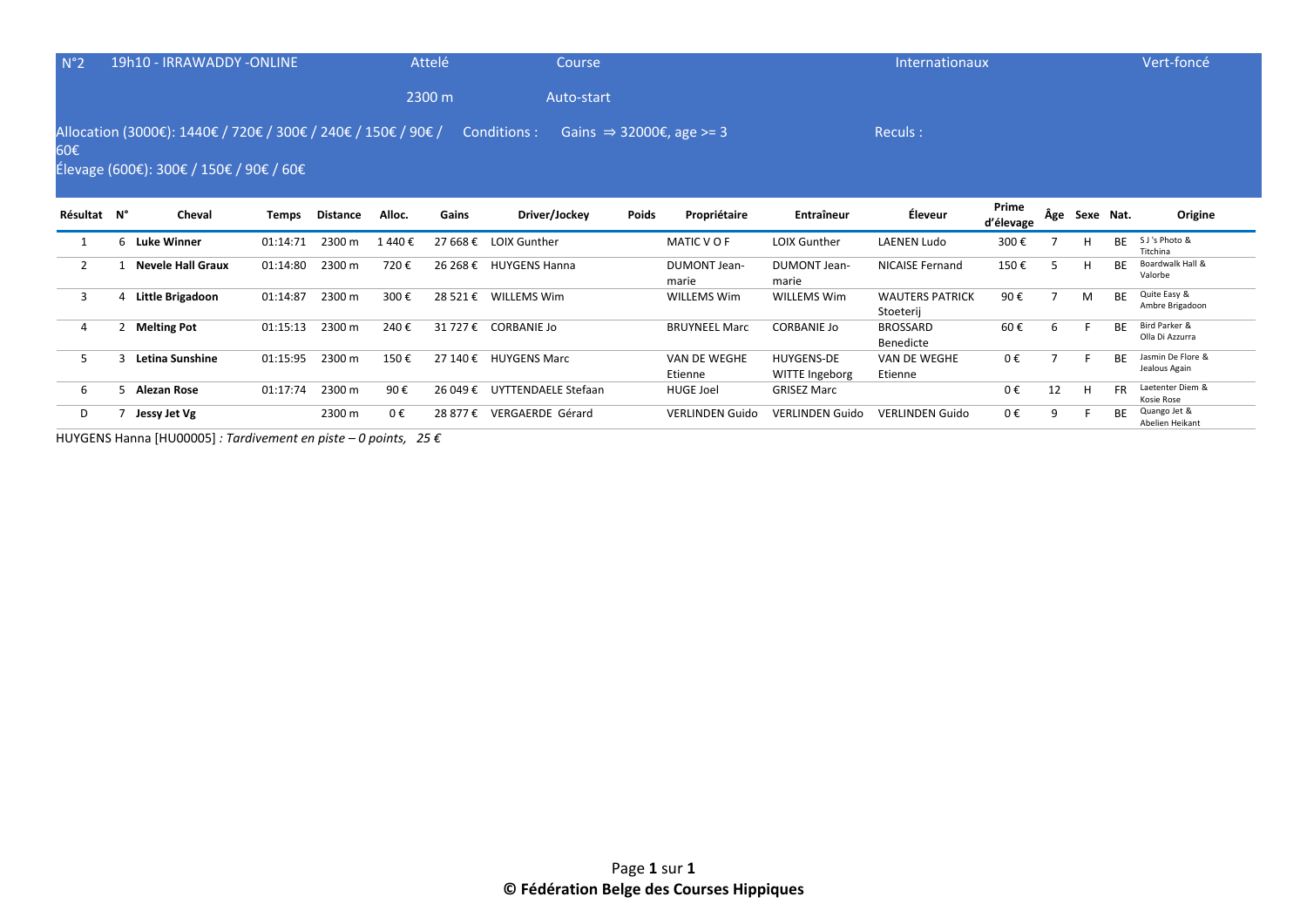| N°3            | 19h40 - SEPIK PAPOUASIE - PREMIUM                                                                        |              |                 |         | Attelé     | Course                     |       |                                     |                                     | Inter. Priorité belges            |                    |                |               |           | Rouge                                    |
|----------------|----------------------------------------------------------------------------------------------------------|--------------|-----------------|---------|------------|----------------------------|-------|-------------------------------------|-------------------------------------|-----------------------------------|--------------------|----------------|---------------|-----------|------------------------------------------|
|                |                                                                                                          |              |                 |         | 2840 m     | Auto-start                 |       |                                     |                                     |                                   |                    |                |               |           |                                          |
| 50€            | Allocation (2500€): 1200€ / 600€ / 250€ / 200€ / 125€ / 75€ /<br>Élevage (500€): 250€ / 125€ / 75€ / 50€ |              |                 |         |            | Conditions :               |       | Gains $\Rightarrow$ 9000€, age >= 3 |                                     | Reculs:                           |                    |                |               |           |                                          |
| Résultat N°    | Cheval                                                                                                   | <b>Temps</b> | <b>Distance</b> | Alloc.  | Gains      | Driver/Jockey              | Poids | Propriétaire                        | <b>Entraîneur</b>                   | Éleveur                           | Prime<br>d'élevage |                | Âge Sexe Nat. |           | Origine                                  |
| $\mathbf{1}$   | 11 Lastpretender Cm                                                                                      | 01:16:57     | 2840 m          | 1 200€  | 7 779€     | VAN DEN PUTTE Jules        |       | <b>BERTELS Gustaaf</b>              | <b>LOIX Gunther</b>                 | <b>SPEE Christian</b>             | 250€               | $\overline{7}$ | H             | <b>BE</b> | Quick Wood &<br>Vera Boko                |
| $\overline{2}$ | 6 Nicky Pride                                                                                            | 01:16:73     | 2840 m          | 600€    | 9 190€     | <b>MATTHEEUWS Adelin</b>   |       | <b>MATTHEEUWS</b><br>Adelin         | <b>MATTHEEUWS</b><br>Adelin         | <b>MATTHEEUWS</b><br>Adelin       | 125€               | 5              | M             | <b>BE</b> | Abano As &<br>Athina Pride               |
| 3              | 13 Marco De Brucom                                                                                       | 01:16:83     | 2840 m          | 250€    | $6777 \in$ | <b>HUYGENS Hanna</b>       |       | DE KLERCK lotar                     | <b>HUYGENS-DE</b><br>WITTE Ingeborg | <b>SEVERS Agnes</b>               | 75€                | 6              | H             | <b>BE</b> | Prodigious &<br>Roxane De Pries          |
| 4              | 15 Marco Br                                                                                              | 01:16:83     | 2840 m          | 200€    | 5465€      | <b>LOIX Gunther</b>        |       | MATIC VOF                           | <b>LOIX Gunther</b>                 | <b>BRONCKAERS</b><br>Ronny        | 50€                | 6              | M             | <b>BE</b> | Harpers Joker &<br>Sarda Br              |
| 5              | 1 Kojak D'hoeve                                                                                          | 01:16:85     | 2840 m          | 125€    | 7 179€     | <b>VANDENABEELE Floris</b> |       | DE KETELAERE<br>Koen                | DE KETELAERE<br>Koen                | DE KETELAERE<br>Koen              | 0€                 | 8              | H             | <b>BE</b> | Probes Star &<br>Olivia Rhode            |
| 6              | 16 Grace                                                                                                 | 01:16:92     | 2840 m          | 75€     | 6 325 €    | <b>CELIS Gregory</b>       |       | <b>MEYNEN</b><br>Margareth          | <b>MEYNEN</b><br>Margareth          | <b>MEYNEN</b><br>Margareth        | 0€                 | 6              | F             | <b>FR</b> | Saphir Des Elfes &<br>Elva Des Jardinets |
| $\overline{7}$ | 4 Miss Du Chatault                                                                                       | 01:16:98     | 2840 m          | 50€     | 8 642 €    | LANNOO Luc A               |       | <b>MATTHIJS Paul</b>                | LANNOO Arsène                       | <b>HERTAULT Nicolas</b>           | 0€                 | 6              | F             | <b>BE</b> | Napoleon De Bussy &<br>Cana Du Chatault  |
| 8              | 8 Loborga Dc                                                                                             | 01:17:08     | 2840 m          | 0€      | 8 045 €    | DE GROOTE Marnix           |       | DE COOMAN Staf                      | DE COOMAN Staf                      | DE COOMAN Staf                    | 0€                 | $\overline{7}$ | F             | <b>BE</b> | Express Road (ity) &<br>Doborga          |
| $\mathbf 0$    | 5 Hairos De Lahaye                                                                                       | 01:17:60     | 2840 m          | 0€      | 8 228 €    | DE GRAEVE Koen             |       | DE GRAEVE Koen                      | DE GRAEVE Koen                      | <b>HUBERT</b> achille             | 0€                 | 5              | н             | <b>FR</b> | Amiral Sacha &<br>Pearl Du Boscail       |
| $\mathbf 0$    | 9 Ostende D'henlou                                                                                       | 01:18:14     | 2840 m          | 0€      | 6 520 €    | <b>DEPUYDT Kristof</b>     |       | <b>GRISEZ Freddy</b>                | <b>TAMSIN PAVEL</b>                 | CARNESECCA<br>Guido               | 0€                 | 4              | F.            | <b>BE</b> | Traders &<br>Sangha Vici                 |
| 0              | 10 Juglans Bloc                                                                                          | 01:17:62     | 2840 m          | 0€      | 5 642 €    | DE LAENDER Joeri           |       | DE LAENDER Dirk                     | DE LAENDER Dirk                     | <b>DEGRAEVE Frans</b>             | 0€                 | 9              | H             | <b>BF</b> | Prodigious &<br>Astara Bloc              |
| $\Omega$       | 12 Labamba Ev                                                                                            | 01:17:13     | 2840 m          | $0 \in$ | 6 042 €    | DE RIJCKE Tracey           |       | DE RIJCKE Pascal                    | DE RIJCKE Pascal                    | <b>EVERAERT BVBA</b><br>Stoeterij | 0€                 | $\overline{7}$ | F             | <b>BE</b> | Lutin Malin &<br>Laura Caline            |
| $\mathbf 0$    | 14 Littlemissmelody                                                                                      | 01:17:68     | 2840 m          | 0€      | 6 265 €    | <b>HUYGENS Marc</b>        |       | <b>AGRO NV</b>                      | <b>HUYGENS-DE</b><br>WITTE Ingeborg | <b>AGRO NV</b>                    | 0€                 | $\overline{7}$ | F.            | <b>BE</b> | Quaker Jet &<br><b>Ginger Melody</b>     |
| D              | 2 One Love Bianca                                                                                        |              | 2840 m          | 0€      | 7 250 €    | <b>TAMSIN PAVEL</b>        |       | <b>AYOUAZ Karim</b>                 | <b>TAMSIN PAVEL</b>                 | <b>AYOUAZ Karim</b>               | 0€                 | 4              | M             | <b>BE</b> | Love You &<br>Neve Di Bianca             |
| D              | 3 Kelly Zwartland                                                                                        |              | 2840 m          | 0€      | 6 597 €    | <b>WENDRICKX Gerry</b>     |       | <b>WYNS Karel</b>                   | <b>WYNS Karel</b>                   | <b>HEYLEN August</b>              | 0€                 | 8              | H             | <b>BE</b> | Bolets Aspirant &<br>Que Storia Jet      |
| D              | 7 Montana Van Herend                                                                                     |              | 2840 m          | 0€      |            | 7429€ MOES Marc            |       | <b>HERCKENS Dirk</b>                | <b>MOES Daniel</b>                  | <b>HERCKENS Dirk</b>              | 0€                 | 6              | H             | <b>BF</b> | Russel November &<br>Zantana Oldeson     |

*Dopage Contrôlé : Lastpretender Cm* 

TAMSIN PAVEL [TA00013] *: Non respect du rassemblement du départ – 0 points, 25 €*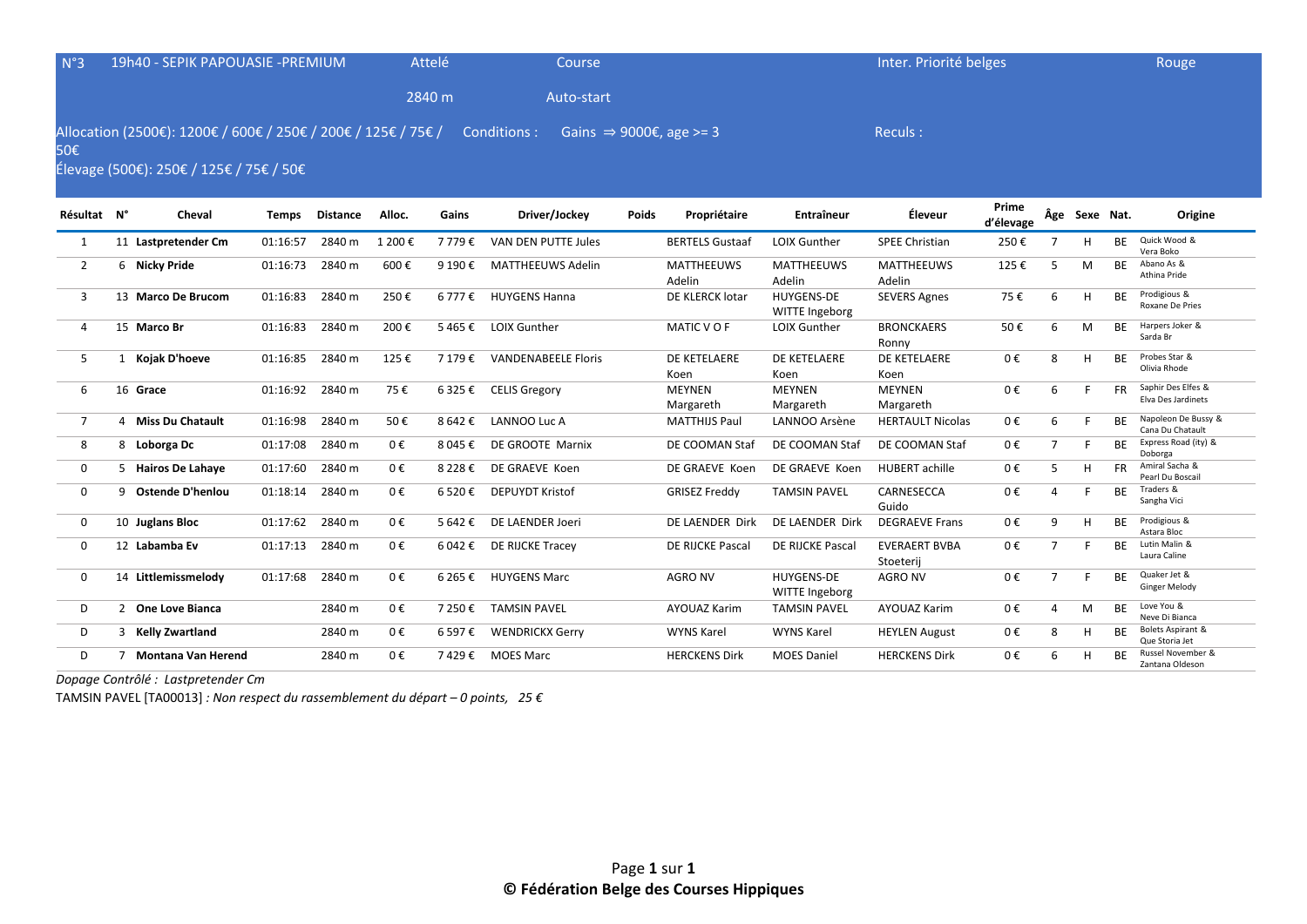| $N^{\circ}4$   | 20h10 - ZETURF (TF) -PREMIUM             |              |                 |         | Attelé   | Course                                                                                                            |              |                                    |                                  | <b>Chevaux TF</b>         |                    |                |               |           | <b>Rose</b>                              |
|----------------|------------------------------------------|--------------|-----------------|---------|----------|-------------------------------------------------------------------------------------------------------------------|--------------|------------------------------------|----------------------------------|---------------------------|--------------------|----------------|---------------|-----------|------------------------------------------|
|                |                                          |              |                 |         | 2300 m   | Auto-start                                                                                                        |              |                                    |                                  |                           |                    |                |               |           |                                          |
| 90€            | Élevage (900€): 450€ / 225€ / 135€ / 90€ |              |                 |         |          | Allocation (4500€): 2160€ / 1080€ / 450€ / 360€ / 225€ / 135€ / Conditions : Gains $\Rightarrow$ 45000€, age >= 3 |              |                                    |                                  | Reculs:                   |                    |                |               |           |                                          |
| Résultat N°    | Cheval                                   | <b>Temps</b> | <b>Distance</b> | Alloc.  | Gains    | Driver/Jockey                                                                                                     | <b>Poids</b> | Propriétaire                       | Entraîneur                       | Éleveur                   | Prime<br>d'élevage |                | Âge Sexe Nat. |           | Origine                                  |
|                | 4 Feo Trafo                              | 01:14:75     | 2300 m          | 2 160 € |          | 34 458 € VERGAERDE Gérard                                                                                         |              | <b>LANNOO Marc</b><br>Achiel       | <b>LANNOO Marc</b><br>Achiel     | <b>EURO-TROTTING</b>      | 450€               |                | H             | <b>FR</b> | Rubis De Padd &<br>Souveraine Trafo      |
| $\overline{2}$ | 2 Edene D'is                             | 01:15:00     | 2300 m          | 1 080€  |          | 40 841 € CELIS Gregory                                                                                            |              | <b>ECURIE MEVA</b>                 | <b>LAUREYS Guido</b>             |                           | 0€                 | 8              |               | <b>FR</b> | Panache De L'iton &<br>Olly Rush         |
| 3              | 13 Fougueux Des Iles                     | 01:15:18     | 2300 m          | 450€    |          | 32 202 € DEPUYDT Kristof                                                                                          |              | <b>VERMEULEN Guy</b>               | DE SOETE Carine                  |                           | 0€                 | $\overline{7}$ | H             | <b>FR</b> | Quisling D'anjou &<br>Kismie D'eronville |
| $\overline{4}$ | 5 Hero Sense                             | 01:15:37     | 2300 m          | 360€    | 35 790 € | VAN DEN PUTTE Jules                                                                                               |              | <b>ART STABLES</b>                 | <b>GHEKIERE Filip</b>            |                           | $0 \in$            | 5              | H             | <b>FR</b> | Un Mec D'heripre &<br>Anna Sense         |
| 5              | <b>Ermine Du Rys</b>                     | 01:15:50     | 2300 m          | 225€    |          | 38 599 € HUYGENS Hanna                                                                                            |              | POELMANS Jean<br>marc              | POELMANS Jean<br>marc            |                           | 0€                 | 8              |               | <b>FR</b> | Lilas Bleu &<br>Quela Du Rys             |
| 6              | 6 Flash Special                          | 01:15:54     | 2300 m          | 135€    |          | 39 960 € DHAENENS Nico                                                                                            |              | <b>DEMUYNCK Freddy</b>             | <b>GHEKIERE Filip</b>            |                           | 0€                 | $\overline{7}$ | H             | <b>FR</b> | Volcan Durzy &<br>Alike Pearl            |
| 7              | 3 Bering Du Goutier                      | 01:15:63     | 2300 m          | 90€     |          | 35 187 € DE LAENDER Joeri                                                                                         |              | DE LAENDER Joeri                   | DE LAENDER Joeri                 |                           | 0€                 | 11             | H             | FR.       | Quido Du Goutier &<br>Rafale Perrine     |
| 8              | 10 Golencia De Warnoc                    | 01:15:67     | 2300 m          | 0€      |          | 29 212 € LANNOO Geert                                                                                             |              | DETAELLENAERE<br>Philippe          | LANNOO Arsène                    | DETAELLENAERE<br>Philippe | $0 \in$            | 6              |               | <b>FR</b> | Village Mystic &<br>Olencia              |
| $\mathbf{0}$   | 1 Ezechias                               | 01:15:76     | 2300 m          | 0€      |          | 41 735 € MOUHEB Hassad                                                                                            |              | <b>ECURIE HM</b><br><b>STABLES</b> | <b>GIBON Mélanie</b>             |                           | 0€                 | 8              | H             | <b>FR</b> | Quick Wood &<br>Thyias                   |
| $\Omega$       | 12 Fangio De Karmel                      | 01:16:01     | 2300 m          | $0 \in$ |          | 30 641 € DEVOLDER Dries                                                                                           |              | VAN LEEUWE Dirk                    | <b>DEVOLDER Dries</b>            |                           | 0€                 | $\overline{7}$ | H             | <b>FR</b> | Rolling D'heripre &<br>Romance De Karmel |
| D              | 8 Gorlando Steed                         |              | 2300 m          | 0€      |          | 39 787 € NEIRINCK Francis                                                                                         |              | <b>COMBES Johan</b>                | <b>GHEKIERE Filip</b>            |                           | 0€                 | $\mathsf{6}$   | M             | FR.       | Orlando Vici &<br><b>Premiere Steed</b>  |
| D              | 9 Giorgio Du Vivier                      |              | 2300 m          | 0€      |          | 17 965 € MASSCHAELE Philippe                                                                                      |              | <b>ECURIE LECUYER</b><br>Jean-Yves | <b>ROUE - LECUYER</b><br>Etienne |                           | 0€                 | 6              | H             | <b>FR</b> | Orlando Vici &<br>Quille Du Vivier       |
| <b>NP</b>      | 11 Doddy Du Vivier                       |              | 2300 m          | 0€      |          | 32 023 € MOES Marc                                                                                                |              | <b>LHOEST Pierre</b>               | <b>MOES Daniel</b>               |                           | 0€                 | q              | H             | <b>FR</b> | Look De Star &<br>Odessa Du Vivier       |

*Dopage Contrôlé : Feo Trafo* 

Doddy Du Vivier *: Suspension 14/06/2022 - 29/06/2022*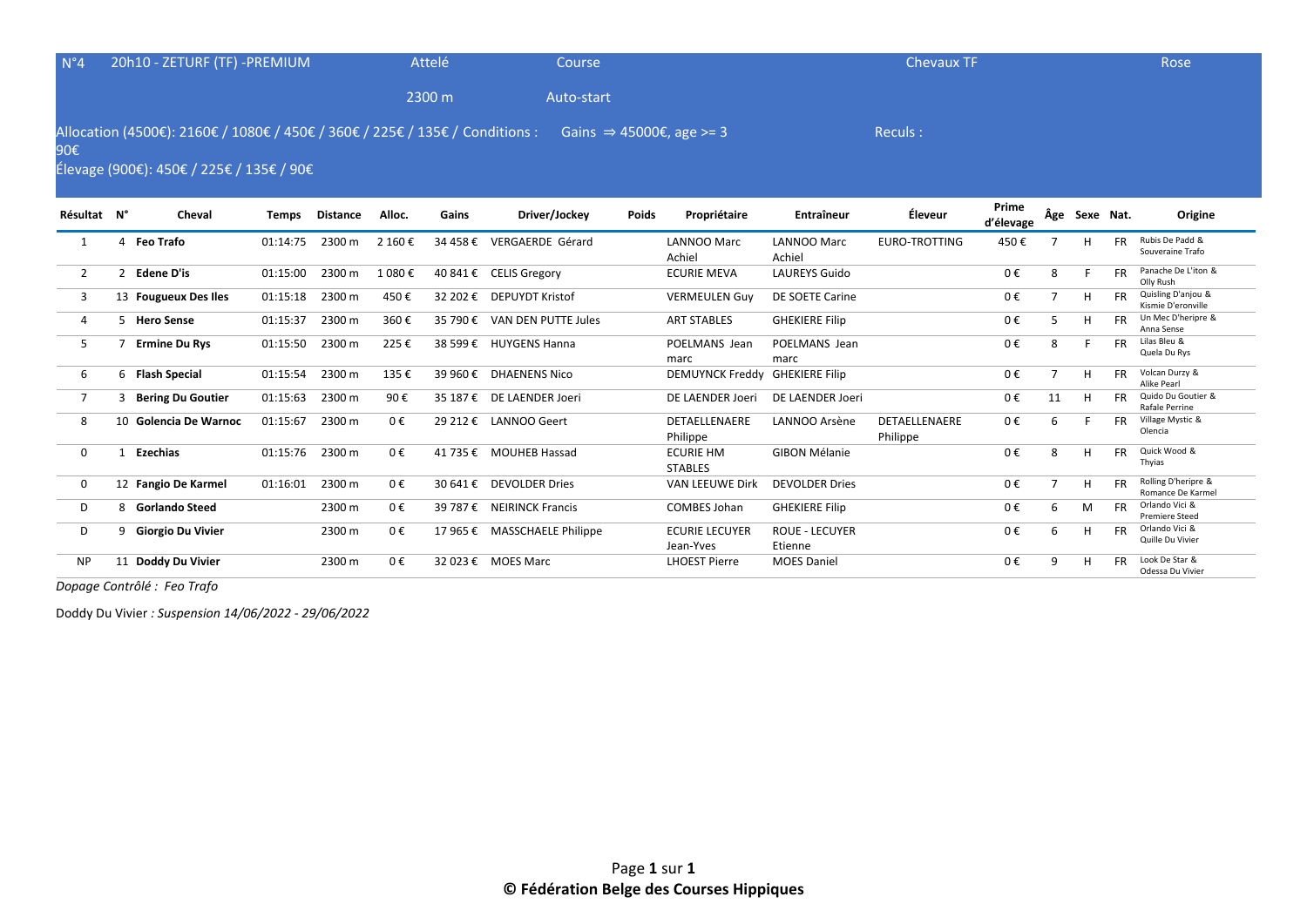| $N^{\circ}5$   |   | <b>20h40 - EUROTIERCE PARTENAIRE</b>                                                                                    |              |                 |         | Attelé   | Course                       |              |                                      |                         | <b>Chevaux TF</b>        |                    |                |               |           | Vert-clair                                        |
|----------------|---|-------------------------------------------------------------------------------------------------------------------------|--------------|-----------------|---------|----------|------------------------------|--------------|--------------------------------------|-------------------------|--------------------------|--------------------|----------------|---------------|-----------|---------------------------------------------------|
|                |   | <b>OFFICIEL (TF) -PREMIUM</b>                                                                                           |              |                 |         | 2300 m   | Auto-start                   |              |                                      |                         |                          |                    |                |               |           |                                                   |
| 80€            |   | Allocation (4000€): 1920€ / 960€ / 400€ / 320€ / 200€ / 120€ / Conditions :<br>Élevage (800€): 400€ / 200€ / 120€ / 80€ |              |                 |         |          |                              |              | Gains $\Rightarrow$ 25000€, age >= 3 |                         | Reculs:                  |                    |                |               |           |                                                   |
| Résultat N°    |   | Cheval                                                                                                                  | <b>Temps</b> | <b>Distance</b> | Alloc.  | Gains    | Driver/Jockey                | <b>Poids</b> | Propriétaire                         | Entraîneur              | Éleveur                  | Prime<br>d'élevage |                | Âge Sexe Nat. |           | Origine                                           |
|                |   | 12 Gone De Sofia                                                                                                        | 01:13:90     | 2300 m          | 1920€   |          | 21 530 € DEPUYDT Kristof     |              | <b>DEBUSSERE JOZEF</b><br>Stal       | DE SOETE Carine         |                          | 0€                 | 6              | н             | <b>FR</b> | Singalo &<br>Sofiana                              |
| $2^{\circ}$    |   | 9 Goliath Du Boulay                                                                                                     | 01:14:27     | 2300 m          | 960€    |          | 16 754 € TAMSIN PAVEL        |              | <b>LHOEST Pierre</b>                 | <b>MOES Daniel</b>      |                          | 0€                 | 6              | M             | <b>FR</b> | Jag De Bellouet &<br>Vigogne Du Boulay            |
| 3              |   | 11 Golden Age                                                                                                           | 01:14:47     | 2300 m          | 400€    |          | 14 888 € VAN DEN PUTTE Jules |              | VAN DEN HENDE<br>Hein                | VAN DEN HENDE<br>Pieter |                          | 0€                 | 6              | M             | <b>FR</b> | Bold Eagle &<br>Vraie Blonde                      |
| 4              |   | 5 Elixir Du Layon                                                                                                       | 01:14:56     | 2300 m          | 320€    | 19 802 € | <b>VERVLOET Paul</b>         |              | <b>VANSANT Clement</b>               | <b>VANSANT Clement</b>  |                          | 0€                 | 8              | H             | <b>FR</b> | Tango Quick &<br>Noblesse Du Layon                |
| 5              |   | 2 Fifty D'erah                                                                                                          | 01:15:31     | 2300 m          | 200€    |          | 22 444 € CORBANIE Jo         |              | <b>DECOCK Gert-Jan</b>               | <b>DECOCK Gert-Jan</b>  |                          | 0€                 | $\overline{7}$ | H             | <b>FR</b> | Opium (fr) &<br>Rose D'erah                       |
| 6              |   | <b>Hermione Du Pont</b>                                                                                                 | 01:16:55     | 2300 m          | 120€    |          | 16 730 € DHAENENS Nico       |              | VERPLANCKEN Kurt GHEKIERE Filip      |                         |                          | 0€                 | 5              |               | FR.       | Nectar (fr) &<br>Romaine Du Pont                  |
| $\overline{7}$ |   | 8   Am Jack                                                                                                             | 01:17:05     | 2300 m          | 80€     |          | 22 630 € NEIRINCK Francis    |              | <b>DE CRAEMER</b><br>Melissa         | <b>GIBON Mélanie</b>    |                          | 0€                 | 4              | M             | FR.       | Vaux Le Vicomte &<br>Urlanda Du Boulay            |
| D              | 1 | Ghaneenne                                                                                                               |              | 2300 m          | 0€      |          | 18 661 € MASSCHAELE Philippe |              | <b>LECAUCHOIS Joel</b>               | <b>MASSCHAELE G</b>     |                          | 0€                 | 6              |               | <b>FR</b> | Ni Ho Ped D'ombree &<br><b>Harmonie Castelets</b> |
| D              | ٩ | <b>Favian D'harchies</b>                                                                                                |              | 2300 m          | 0€      |          | 21 626 € LOIX Gunther        |              | <b>LEROY Eric</b>                    | <b>LOIX Gunther</b>     | <b>BALLANT Elizabeth</b> | 0€                 | $\overline{7}$ | M             | FR.       | Quif De Villeneuve &<br>Une D'harchies            |
| D              |   | 4 Goliath Du Vivier                                                                                                     |              | 2300 m          | 0€      |          | 16 435 € DEHUT Frédéric      |              | <b>LHOEST Pierre</b>                 | <b>MOES Daniel</b>      |                          | 0€                 | 6              | H             | FR.       | Vulcain Du Vivier &<br>Iguine Du Vivier           |
| D              |   | 6 Gissimer Du Palais                                                                                                    |              | 2300 m          | $0 \in$ |          | 20 480 € MOES Marc           |              | <b>LHOEST Pierre</b>                 | <b>MOES Daniel</b>      |                          | 0€                 | 6              | н             | <b>FR</b> | Ricimer &<br>Noriane                              |
| D              |   | 10 Great One                                                                                                            |              | 2300 m          | 0€      |          | 13 895 € JACOBS Luc          |              | <b>JACOBS Luc</b>                    | <b>JACOBS Luc</b>       |                          | 0€                 | 6              | н             |           | Rachmaninov Seven &<br>Reine Normande             |

*Dopage Contrôlé : Gone De Sofia* 

LOIX Gunther [LO00363] *: Avoir forcé le passage – 5 points, 50 €*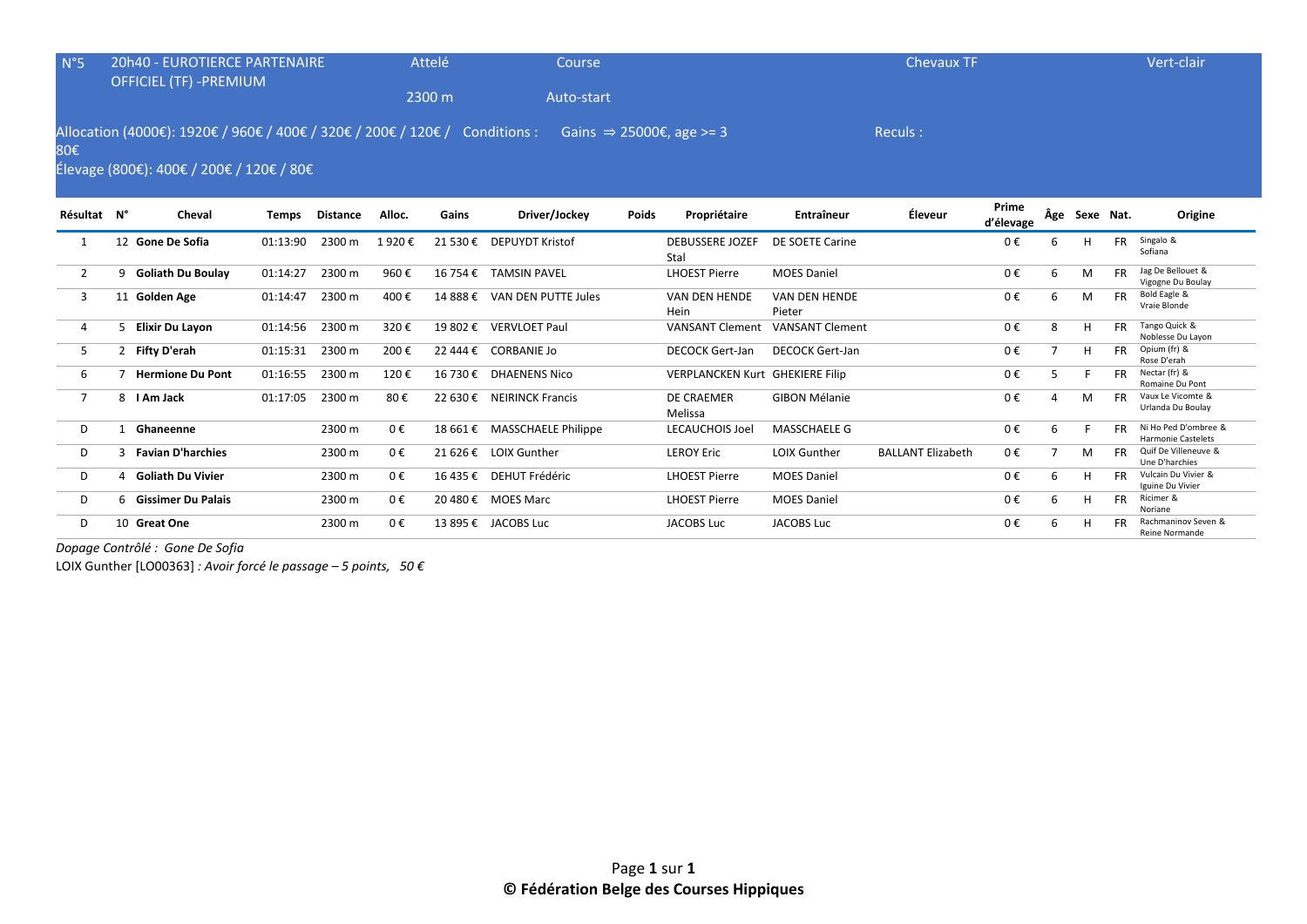| $N^{\circ}6$   |   | 21h10 - COLORADO - ONLINE                                                                                                |              |                 |         | Attelé    | Course                              |       |                                        |                                                        | <b>Nationaux</b>                       |                    |   |               |           | <b>Bleu-clair</b>                     |
|----------------|---|--------------------------------------------------------------------------------------------------------------------------|--------------|-----------------|---------|-----------|-------------------------------------|-------|----------------------------------------|--------------------------------------------------------|----------------------------------------|--------------------|---|---------------|-----------|---------------------------------------|
|                |   |                                                                                                                          |              |                 |         | 1750 m    | Auto-start                          |       |                                        |                                                        |                                        |                    |   |               |           |                                       |
|                |   | Allocation (2000€): 960€ / 480€ / 200€ / 160€ / 100€ / 60€ / 40€ Conditions :<br>Élevage (400€): 200€ / 100€ / 60€ / 40€ |              |                 |         |           | Gains $\Rightarrow$ 3500€, age >= 3 |       |                                        |                                                        | Reculs:                                |                    |   |               |           |                                       |
| Résultat N°    |   | Cheval                                                                                                                   | <b>Temps</b> | <b>Distance</b> | Alloc.  | Gains     | Driver/Jockey                       | Poids | Propriétaire                           | <b>Entraîneur</b>                                      | Éleveur                                | Prime<br>d'élevage |   | Âge Sexe Nat. |           | Origine                               |
| 1              |   | 13 Maestro S                                                                                                             | 01:13:99     | 1750 m          | 960€    | 4 3 2 4 € | <b>HUYGENS Hanna</b>                |       | <b>SMEETS Robert</b>                   | <b>SMEETS Robert</b>                                   | <b>SMEETS Robert</b>                   | 200€               | 6 | M             | <b>BE</b> | Timoko &<br>Thrista Belle S           |
| $\overline{2}$ | 9 | <b>Nordic Warrior</b>                                                                                                    | 01:14:67     | 1750 m          | 480€    | 3 624 €   | D'HAESE Andy                        |       | D'HAESE Herman                         | D'HAESE Andy                                           | VAN DEN HOVEN<br>Feby                  | 100€               | 5 | Н             | <b>BE</b> | Ufo Kievitshof &<br>Assepoes          |
| 3              |   | 1 Madoc Worthy                                                                                                           | 01:14:83     | 1750 m          | 200€    | 2 759€    | PEETERS Jonathan                    |       | PEETERS Jonathan                       | PEETERS Jonathan                                       | <b>HEROES Jozef</b>                    | 60€                | 6 | H             | BF.       | Harpers Joker &<br>Allez Worthy       |
| 4              | 7 | <b>One Million Dollar</b>                                                                                                | 01:14:97     | 1750 m          | 160€    | 2 124 €   | DE RIJKER Tom                       |       | DE RIJKER Koen                         | DE RIJKER Koen                                         | <b>DECLERCK Kurt</b>                   | 40€                | 4 |               | ВE        | Castore Gas &<br>Fhotora              |
| 5              |   | 16 Nacido                                                                                                                | 01:15:20     | 1750 m          | 100€    | 2 701 €   | <b>VANDENABEELE Floris</b>          |       | <b>RIJMENANTS Birthe LOIX Gunther</b>  |                                                        | <b>DECKMYN David</b>                   | 0€                 | 5 | M             | BE        | Micro Mesh &<br>Saga Boko             |
| 6              |   | 12 Nashvill Dieschoot                                                                                                    | 01:15:26     | 1750 m          | 60€     | 3414€     | <b>LOIX Gunther</b>                 |       | MATIC V O F                            | <b>LOIX Gunther</b>                                    | <b>CORTY Peter</b>                     | 0€                 | 5 | H             | <b>BF</b> | Icare De Pouline &<br>Pasadena Charms |
| $\overline{7}$ |   | 11 Golden De Jana                                                                                                        | 01:15:37     | 1750 m          | 40€     | 2 863 €   | VAN DEN PUTTE Jules                 |       | <b>HORSE RACING</b><br><b>TEAM ADF</b> | <b>HORSE RACING</b><br><b>TEAM ADF</b>                 | <b>HORSE RACING</b><br><b>TEAM ADF</b> | 0€                 | 6 | F.            | <b>FR</b> | Lutin Malin &<br>Star De Jana         |
| 8              |   | 5 Mandarine Des D                                                                                                        | 01:15:38     | 1750 m          | 0€      | 682€      | <b>DEHUT Frédéric</b>               |       | DEHUT jean louis                       | DEHUT jean louis                                       | DEHUT jean louis                       | 0€                 | 6 | F             | <b>BF</b> | Harpers Joker &<br>Etincelle Des D    |
| 0              |   | 3 Naglo D'hoeve                                                                                                          | 01:18:51     | 1750 m          | 0€      | 88€       | DE GROOTE Marnix                    |       | DE WILDE Lieven                        | DE WILDE Lieven                                        | DE KETELAERE<br>Koen                   | 0€                 | 5 | H             | <b>BE</b> | Queops &<br>Ultra Ridge P             |
| 0              |   | 10 Never Loser Hd                                                                                                        | 01:15:45     | 1750 m          | 0€      | 3 083 €   | <b>CANNAERT Lieven</b>              |       | <b>DELAUNOIS Hervé</b>                 | <b>CANNAERT Lieven</b>                                 | <b>DELAUNOIS Hervé</b>                 | 0€                 | 5 | F             | <b>BF</b> | Daguet Rapide &<br>Yasmine Boshoeve   |
| $\mathbf 0$    |   | 14 John Casindra                                                                                                         | 01:19:63     | 1750 m          | $0 \in$ | 3 082 €   | <b>DEVOLDER Dries</b>               |       | VANRENTERGHEM<br>Antoine               | VANRENTERGHEM DECLERCQ Eric<br>Antoine                 |                                        | 0€                 | 9 | M             | <b>BE</b> | Johnnie Walker N &<br>Enjoy Casindra  |
| $\Omega$       |   | 15 Kira Boko                                                                                                             | 01:16:37     | 1750 m          | $0 \in$ | 3 372 €   | DE RIJCKE Tracey                    |       | DE NEVE Anneke                         | DE NEVE Anneke                                         | <b>SCHOLLAERT</b><br>Frederic          | 0€                 | 8 | F.            | <b>BE</b> | Boardwalk Hall &<br>Saga Boko         |
| D              |   | 2 Nero Ter Putten                                                                                                        |              | 1750 m          | 0€      | 1 787 €   | VERGAERDE Gérard                    |       | Luc                                    | VAN DER MEERSCH VAN DER MEERSCH VAN DER MEERSCH<br>Luc | <b>Luc</b>                             | 0€                 | 5 | H             | BE        | S J's Photo &<br>Ciao Rapida          |
| D              |   | 4 Nikita Ac                                                                                                              |              | 1750 m          | $0 \in$ | 2466€     | <b>LANNOO Geert</b>                 |       | DELAMILLIEURE<br>Werner                | LANNOO Arsène                                          | DELAMILLIEURE<br>Werner                | 0€                 | 5 | F             | BE        | Abano As &<br>Alisia                  |
| D              |   | 6 Karel Ter Putten                                                                                                       |              | 1750 m          | $0 \in$ | 2 539€    | <b>CORBANIE Jo</b>                  |       | DE JAEGER Ivan                         | DE JAEGER Ivan                                         | VAN DER MEERSCH<br>Luc                 | $0 \in$            | 8 | M             | <b>BE</b> | Rocklyn &<br>Odessa Jet               |

LANNOO Geert [LA00337] *: Changer de ligne avec concurrent à son côté – 5 points, 50 €*

PEETERS Jonathan [PE00023] *: Changer de ligne avec concurrent à son côté (en gênant) – 10 points, 100 €*

D 8 **Hefanie D'harchies** 1750 m 0 € 398 € DEHUT Ludovic DEHUT Ludovic DEHUT Ludovic BALLANT Elizabeth 0 € 5 F FR Unique Quick &

FR Unique Quick &<br>Kaline D'harchies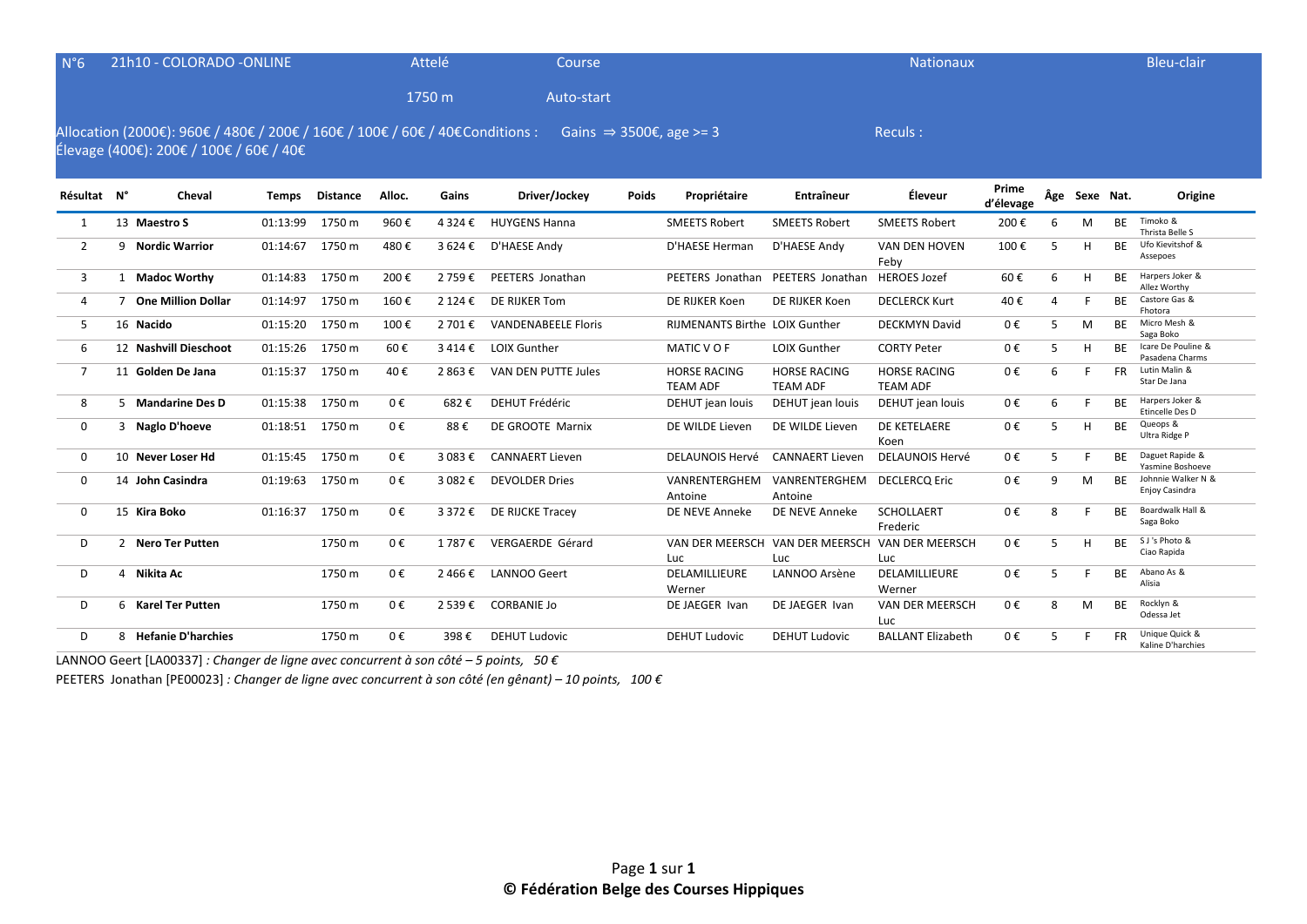| N°7         |   | 21h40 - SOCA - ONLINE                                                                                                    |          |          |         | Attelé   | Course                     |       |                                       |                               | Internationaux       |                    |     |           |           | Jaune                                   |
|-------------|---|--------------------------------------------------------------------------------------------------------------------------|----------|----------|---------|----------|----------------------------|-------|---------------------------------------|-------------------------------|----------------------|--------------------|-----|-----------|-----------|-----------------------------------------|
|             |   |                                                                                                                          |          |          |         | 2840 m   | Auto-start                 |       |                                       |                               |                      |                    |     |           |           |                                         |
| 90€         |   | Allocation (4500€): 2160€ / 1080€ / 450€ / 360€ / 225€ / 135€ / Conditions :<br>Élevage (900€): 450€ / 225€ / 135€ / 90€ |          |          |         |          |                            |       | Gains $\Rightarrow$ 120000€, age >= 3 |                               | Reculs:              |                    |     |           |           |                                         |
| Résultat N° |   | Cheval                                                                                                                   | Temps    | Distance | Alloc.  | Gains    | Driver/Jockey              | Poids | Propriétaire                          | Entraîneur                    | Éleveur              | Prime<br>d'élevage | Âge | Sexe Nat. |           | Origine                                 |
|             | 6 | Jambora                                                                                                                  | 01:17:37 |          |         |          |                            |       |                                       |                               |                      |                    |     |           |           | Otello Pierji &                         |
|             |   |                                                                                                                          |          | 2840 m   | 2 160 € | 54 835 € | VAN DEN PUTTE Jules        |       | <b>DECLERCK Kurt</b>                  | <b>VAN DEN PUTTE</b><br>Jules | <b>DECLERCK Kurt</b> | 450€               | 9   |           | <b>BE</b> | Corole De Godrel                        |
| 2           |   | <b>Mac Smily</b>                                                                                                         | 01:17:39 | 2840 m   | 1 080 € |          | 101 967 € NEIRINCK Francis |       | <b>BRUYNEEL Marc</b>                  | <b>CORBANIE Jo</b>            |                      | 0€                 | 8   | H         | DE        | Brioni &<br>Smily                       |
| 3           |   | <b>Euro Maker</b>                                                                                                        | 01:17:52 | 2840 m   | 450€    | 91 075 € | VERGAERDE Gérard           |       | <b>HICEWA NV</b>                      | <b>GHEKIERE Filip</b>         |                      | 0€                 | 8   | M         | <b>FR</b> | Prodigious &<br>Salt Lake City          |
| 4           |   | <b>Fashion Maker</b>                                                                                                     | 01:17:57 | 2840 m   | 360€    | 62 460 € | <b>DEPUYDT Kristof</b>     |       | <b>DESMET</b> vannick                 | <b>DESMET</b> vannick         |                      | $0 \in$            |     | H         | <b>FR</b> | Up And Quick &<br>Quitalia              |
| 5           | 3 | Lucky Base                                                                                                               | 01:17:64 | 2840 m   | 225€    |          | 107 771 € CORBANIE Jo      |       | <b>BRUYNEEL Marc</b>                  | <b>CORBANIE Jo</b>            | <b>BAERT Serge</b>   | 225€               |     | H         | <b>BE</b> | Akjas Funnymaker &<br>Sidonie D'husdine |

7 4 **Cirio** 01:17:68 2840 m 90 € 113 883 € DHAENENS Nico DEVIS Roland DEVIS Roland 0 € 10 M

Tillarney Merite<br>FR Jag De Bellouet &

Quitalia

DEPUYDT Kristof [DE10409] *: Emploi abusif de la cravache – 5 points, 50 €*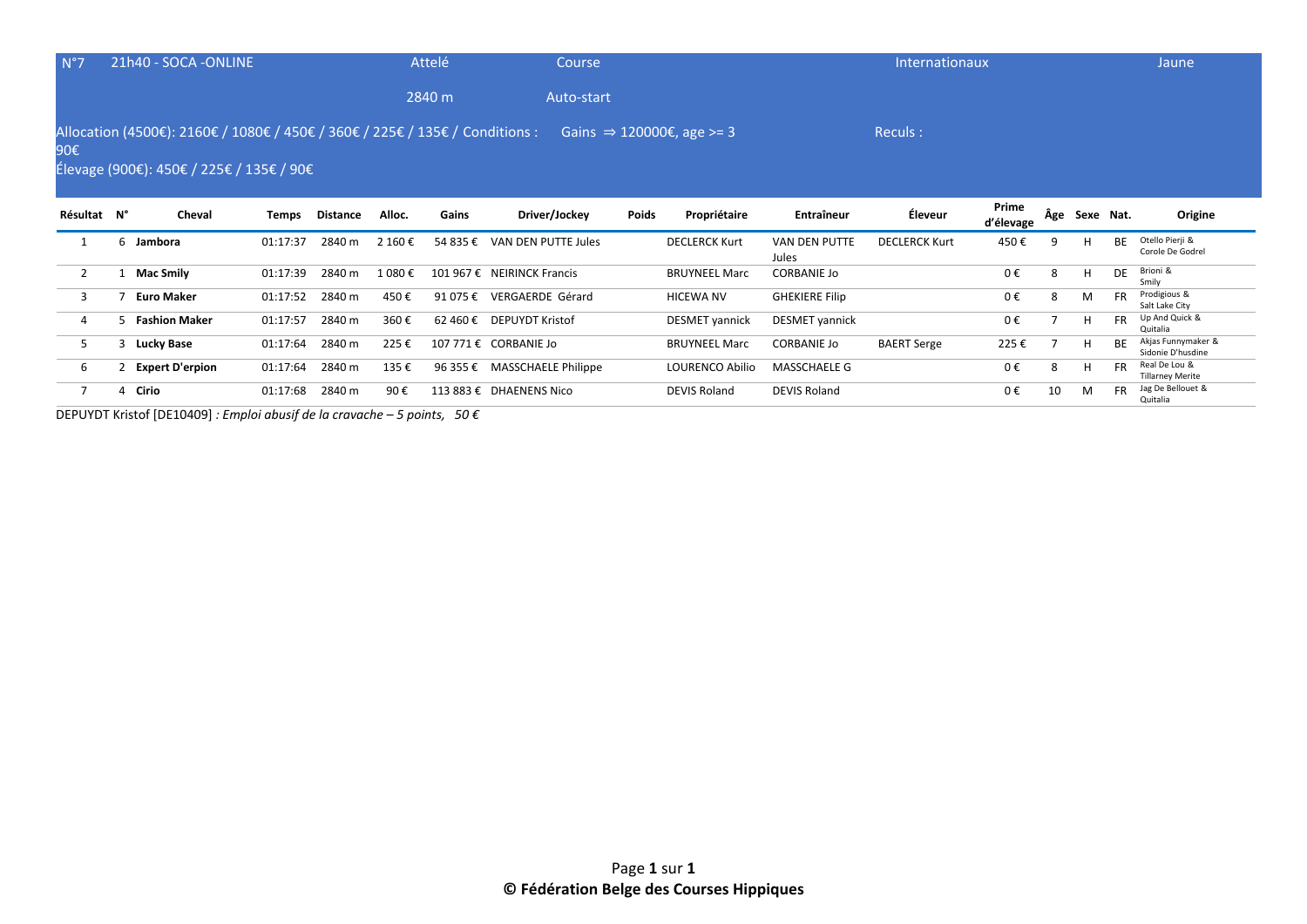| N°8            | 22h10 - FUTALEUFU -ONLINE                                                                                |              |                 |         | Attelé   | Course                       |       |                                      |                                     | Inter. Priorité belges       |                    |   |               |           | <b>Blanc</b>                                     |
|----------------|----------------------------------------------------------------------------------------------------------|--------------|-----------------|---------|----------|------------------------------|-------|--------------------------------------|-------------------------------------|------------------------------|--------------------|---|---------------|-----------|--------------------------------------------------|
|                |                                                                                                          |              |                 |         | 2300 m   | Auto-start                   |       |                                      |                                     |                              |                    |   |               |           |                                                  |
| 50€            | Allocation (2500€): 1200€ / 600€ / 250€ / 200€ / 125€ / 75€ /<br>Élevage (500€): 250€ / 125€ / 75€ / 50€ |              |                 |         |          | Conditions :                 |       | Gains $\Rightarrow$ 15000€, age >= 3 |                                     | Reculs:                      |                    |   |               |           |                                                  |
| Résultat N°    | Cheval                                                                                                   | <b>Temps</b> | <b>Distance</b> | Alloc.  | Gains    | Driver/Jockey                | Poids | Propriétaire                         | Entraîneur                          | Éleveur                      | Prime<br>d'élevage |   | Âge Sexe Nat. |           | Origine                                          |
| 1              | 8 L'as Du Calvaire                                                                                       | 01:15:60     | 2300 m          | 1 200€  | 13 933 € | VAN DEN PUTTE Jules          |       | VERPLANCKEN<br>Sebastien             | <b>CORTY Celestine</b>              | <b>ROBERT Noel</b>           | 250€               |   |               | <b>BE</b> | Tucson &<br>Magnolia Pl                          |
| $\overline{2}$ | 1 Liebling "e"                                                                                           | 01:16:06     | 2300 m          | 600€    |          | 15 453 € VAN DEN BERGH Frank |       | <b>STABLES JLF</b>                   | <b>STABLES JLF</b>                  | <b>STAL EYENSLUIS</b><br>"E" | 125€               |   | H             | <b>BE</b> | Akjas Funnymaker &<br>Union Jet                  |
| 3              | 10 Lolye De Fosses                                                                                       | 01:16:23     | 2300 m          | 250€    | 9 574 €  | <b>DEHUT Frédéric</b>        |       | <b>BIOT JEAN-BENOIT</b>              | <b>BIOT JEAN-BENOIT</b>             | <b>BIOT JEAN-BENOIT</b>      | 75€                | 7 |               | <b>BF</b> | Victor Du Calvaire &<br><b>Barbara De Fosses</b> |
| 4              | 7 Graceful Boko                                                                                          | 01:16:30     | 2300 m          | 200€    |          | 11 456 € APERS Anne-Mieke    |       | <b>STAL BOLETS</b>                   | <b>STAL BOLETS</b>                  |                              | 0€                 | 9 |               | DF        | Virgill Boko &<br><b>Insider Trade</b>           |
| 5              | 6 Louis Victory Fr                                                                                       | 01:16:31     | 2300 m          | 125€    |          | 10 323 € DE GROOTE Marnix    |       | <b>REEKMANS</b><br>Frederik          | <b>REEKMANS</b><br>Frederik         | <b>REEKMANS</b><br>Frederik  | 50€                |   | н             | <b>BF</b> | Victory Margin &<br>Do It Likeastar              |
| 6              | 11 Hurricane Hill                                                                                        | 01:16:31     | 2300 m          | 75€     | 9 977 €  | <b>CORBANIE Jo</b>           |       | <b>BRUYNEEL Marc</b>                 | <b>CORBANIE Jo</b>                  |                              | 0€                 | 5 | M             | DE        | Muscle Hill &<br>Saorce                          |
| 7              | 4 Lord Of Love                                                                                           | 01:16:49     | 2300 m          | 50€     |          | 12 640 € HUYGENS Hanna       |       | <b>GAILLY Marcel</b>                 | <b>HUYGENS-DE</b><br>WITTE Ingeborg | <b>AGRO NV</b>               | 0€                 |   | H             | <b>BF</b> | Love You &<br>Elmsea Sidney                      |
| 8              | 9 Horus De L'iton                                                                                        | 01:16:64     | 2300 m          | $0 \in$ | 2 190 €  | <b>MASSCHAELE Philippe</b>   |       | <b>MASSCHAELE G</b>                  | <b>MASSCHAELE G</b>                 |                              | 0€                 | 5 | H             | FR.       | Rolling D'heripre &<br>Urbane De Liton           |
| 0              | 3 Earl Grey Way                                                                                          | 01:16:70     | 2300 m          | 0€      |          | 10 828 € GODART Arnaud       |       | <b>GODART Jacques</b>                | <b>GODART Jacques</b>               |                              | 0€                 | 8 | H             | <b>FR</b> | Quatre Juillet &<br>Nothing More                 |
| D              | 2 Jitan Occagnes                                                                                         |              | 2300 m          | $0 \in$ |          | 14 739 € CANNAERT Lieven     |       | CANNAERT gilles                      | <b>CANNAERT Lieven</b>              |                              | 0€                 | 6 | H             | <b>NL</b> | Titan D'occagnes &<br>Caja D'occagnes            |
| <b>NP</b>      | 5 Felix Crown                                                                                            |              | 2300 m          | $0 \in$ |          | 14 851 € LOIX Gunther        |       | POLE DU CHEVAL                       | POLE DU CHEVAL                      |                              | 0€                 | 7 | M             | <b>FR</b> | Love You &<br>Jodie Crown                        |
| <b>NP</b>      | 12 Minnie Di Bianca                                                                                      |              | 2300 m          | 0€      | 9 055 €  | <b>MOUHEB Hassad</b>         |       | <b>ECURIE HM</b><br><b>STABLES</b>   | <b>GIBON Mélanie</b>                | <b>AYOUAZ Karim</b>          | 0€                 | 6 |               | <b>BF</b> | Coktail Jet &<br>Neve Di Bianca                  |

*Dopage Contrôlé : L'as Du Calvaire* 

VAN DEN BERGH Frank [VA01699] *: Emploi abusif de la cravache – 5 points, 50 €*

Felix Crown *: Suspension 14/06/2022 - 29/06/2022*